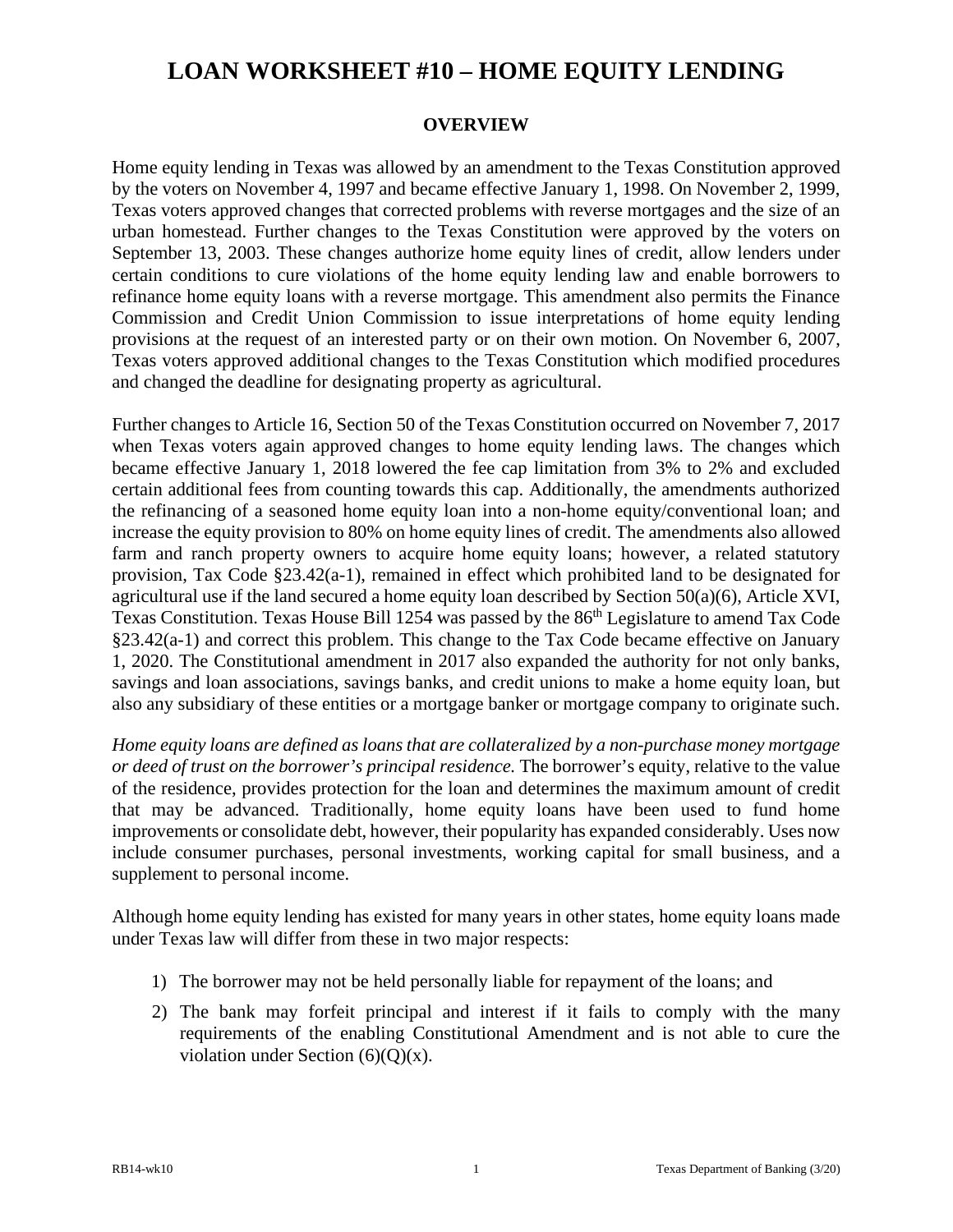Because provisions of the Texas Constitution related to home equity lending have significant penalties to the lender for non-compliance, it will be necessary to evaluate the institution's compliance to the constitutional provision to adequately assess risk. Although many of the following procedures have characteristics of consumer compliance procedures the primary focus is one of safety and soundness. In addition, a complying loan does not necessarily mean that a loan will be considered low-risk by the examiners. Repayment capacity and history, collateral value and position, and all other traditional measures of loan quality will also be assessed. Although they share many attributes with consumer loans and may be administered by a bank's consumer loan department, home equity loans will be individually sampled by examiners and should be reported in the call report as "loans secured by 1-4 family residential property."

For further guidance and interpretation refer to **Article 16**, Section 50 of the Texas Constitution and Chapters 151, 152, and 153 of [Title 7, Part 8](http://texreg.sos.state.tx.us/public/readtac$ext.ViewTAC?tac_view=3&ti=7&pt=8) of the Texas Administrative Code.

| <b>Evaluate</b>                                                                                                                             | <b>Comments</b>                                         |
|---------------------------------------------------------------------------------------------------------------------------------------------|---------------------------------------------------------|
| <b>Policies and Procedures</b><br>Review the bank's home equity policies and<br>procedures to determine:                                    | <b>Insert Bank Name/City/Charter # /Date of</b><br>Exam |
| 1. Does the bank have a board<br>approved policy for making and<br>administering home equity and<br>reverse mortgage loans?                 |                                                         |
| 2. Is the bank's documentation and<br>funding system adequate to ensure<br>full compliance with all aspects of<br>the law prior to funding? |                                                         |
| 3. What are the underwriting criteria<br>in the policy? Is it consistent with<br>the risk associated with this type of<br>lending?          |                                                         |
| <b>4.</b> What is the policy's debt-to-<br>income and debt service<br>guidelines?                                                           |                                                         |

**Home Equity Loans, Reverse Mortgages Home Improvement Loans, Home Equity Lines of Credit, and Refinances of Home Equity Loans**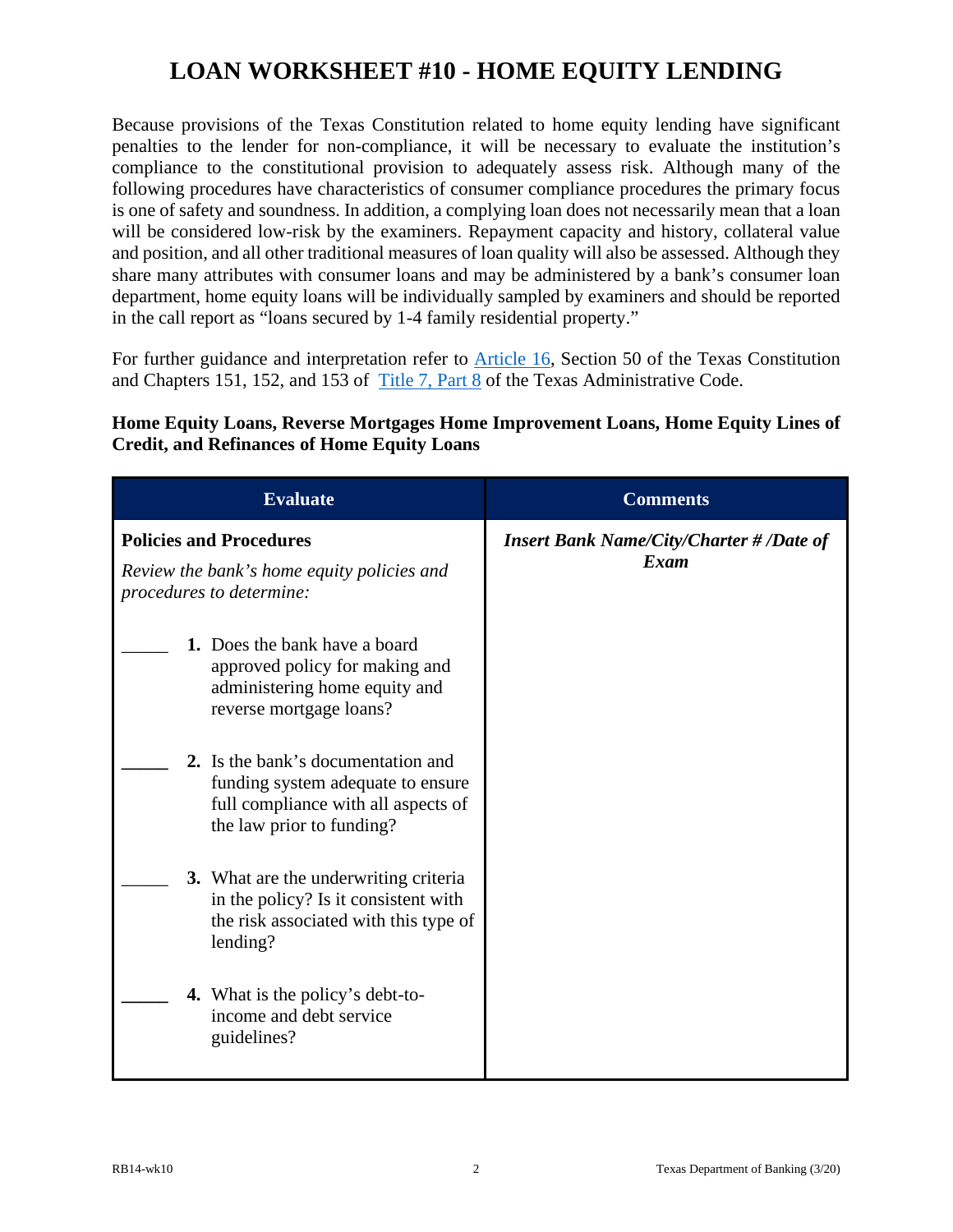|     | <b>Evaluate</b>                                                                                                                                                                                                                                      | <b>Comments</b> |
|-----|------------------------------------------------------------------------------------------------------------------------------------------------------------------------------------------------------------------------------------------------------|-----------------|
|     | <b>5.</b> What policy limits have been<br>established to limit aggregate<br>exposure to superior liens?                                                                                                                                              |                 |
|     | <b>6.</b> Has the board established a limit<br>on the overall business line? What<br>is the limit? Does it seem<br>reasonable?                                                                                                                       |                 |
|     | 7. How has the bank set loan pricing?<br>Has it considered and calculated<br>the cost of collection in the event<br>of default?                                                                                                                      |                 |
|     | <b>8.</b> What is the bank's collection<br>policy? Does it evaluate the<br>cost/benefit aspect of acquiring a<br>superior lien?                                                                                                                      |                 |
|     | <b>9.</b> Does the bank offer open-end lines<br>of credit as described in Section<br>$50(t)$ of the Constitution?                                                                                                                                    |                 |
| 10. | How will the bank monitor the<br>property value? Ensure that policy<br>does not deviate from Section<br>$50(a)(6)(J)$ which prohibits the<br>bank from accelerating the loan or<br>collecting additional monies if the<br>collateral value declines. |                 |
| 11. | Does policy prohibit the lender<br>from taking an assignment of<br>wages as security for the home<br>equity loan as per $50(a)(6)(Q)(ii)$ .                                                                                                          |                 |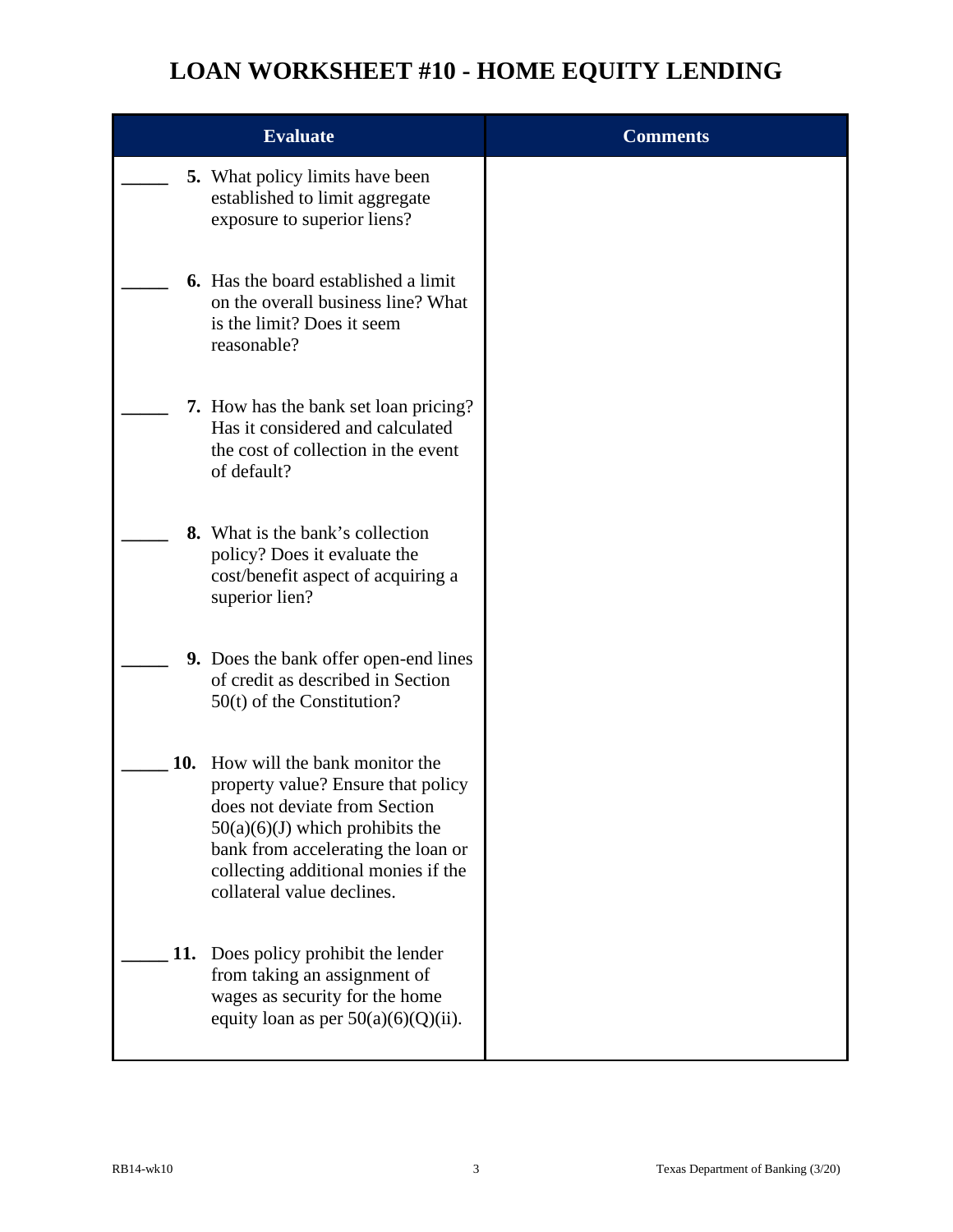| <b>Evaluate</b>                                                                                                                                                                       | <b>Comments</b> |
|---------------------------------------------------------------------------------------------------------------------------------------------------------------------------------------|-----------------|
| <b>Home Equity Requirements</b>                                                                                                                                                       |                 |
| Review a sample of loans to determine<br>compliance with the enabling constitutional<br>amendment, Article 16, Section 50.                                                            |                 |
| 1. Are there any other encumbrances<br>against the property? Review title<br>policy to ensure no other home<br>equity liens under this statute exist.<br>$50(a)(6)(K)$ .              |                 |
| 2.<br>Does the property have an<br>independent appraisal or<br>evaluation of fair market value?<br>$50(h)(1)$ and (2).                                                                |                 |
| Does the valuation comply<br>$\bullet$<br>with Part 323 and federal<br>guidelines on evaluations<br>(Interagency Appraisal<br><b>Evaluation Guidelines dated</b><br>$12 - 2 - 2010$ ? |                 |
| 3. Did all parties (lender and<br>$borrower(s)$ ) sign a written<br>acknowledgment of the property's<br>fair market value? $50(a)(6)(Q)(ix)$ .                                        |                 |
| 4. Is bank in compliance with a<br>maximum LTV of 80% as per<br>50(a)(6)(B)?                                                                                                          |                 |
| 5. Were fees charged at or below 2%<br>as per $50(a)(6)(E)$ ?                                                                                                                         |                 |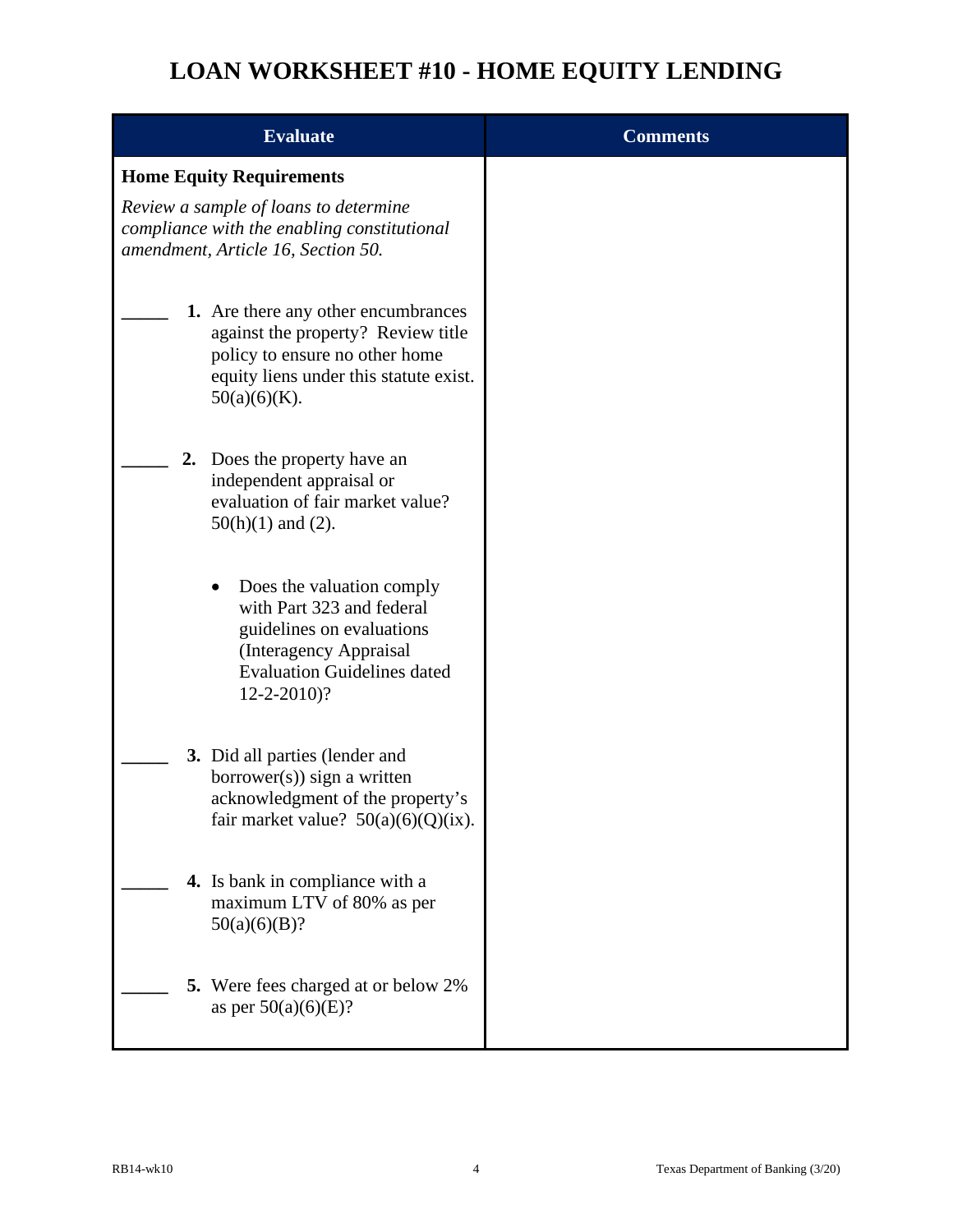|                | <b>Evaluate</b>                                                                                                                                                                                                                      | <b>Comments</b> |
|----------------|--------------------------------------------------------------------------------------------------------------------------------------------------------------------------------------------------------------------------------------|-----------------|
|                | <b>6.</b> Did the bank wait at least 12<br>calendar days after the application<br>was received and one business day<br>after the borrower receives a final<br>itemized disclosure of fee before<br>closing the loan? $50(a)(6)(M)$ . |                 |
|                | <b>7.</b> Was the closing held at the bank?<br>Law office? Title company? The<br>closing cannot be held anywhere<br>other than the above. $50(a)(6)(N)$ .                                                                            |                 |
|                | <b>8.</b> Did the bank wait three days after<br>closing to fund the loan, as per<br>50(a)(6)(Q)(viii)?                                                                                                                               |                 |
| 9 <sub>r</sub> | Was the loan made without<br>recourse to the borrower, as per<br>50(a)(6)(C)?                                                                                                                                                        |                 |
|                | <b>10.</b> The bank is prohibited from<br>securing the loan with any other<br>real or personal property<br>(including guarantees) besides the<br>homestead. Did the bank comply<br>with this? $50(a)(6)(H)$ .                        |                 |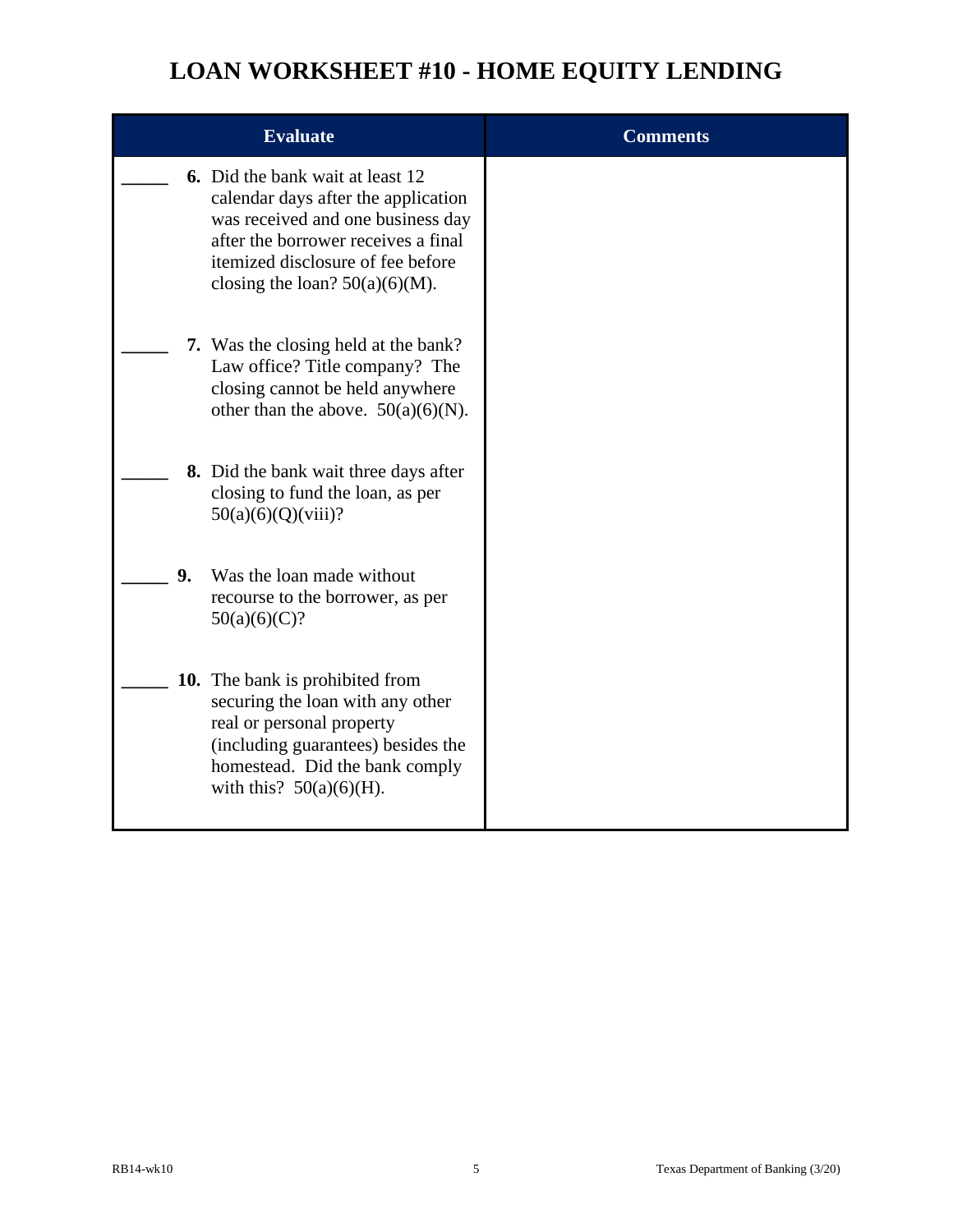| <b>Evaluate</b>                                                                                                                                                                                                                                                                                                                                                                                                          | <b>Comments</b> |
|--------------------------------------------------------------------------------------------------------------------------------------------------------------------------------------------------------------------------------------------------------------------------------------------------------------------------------------------------------------------------------------------------------------------------|-----------------|
| 11. As per Section $50(a)(6)(Q)(I)$ , the<br>owner of the homestead may not<br>be required to apply the proceeds<br>of the extension of credit to repay<br>another debt, except debts secured<br>by the homestead or debt to<br>another lender. If a portion of the<br>loan proceeds went to repay other<br>debt, is there a signed<br>acknowledgment from the<br>borrower evidencing that this<br>action was voluntary? |                 |
| 12. Is there is any owner or an owner's<br>spouse that is not a maker on the<br>note? If so, has the bank obtained<br>an acknowledgement of that<br>person's consent to the mortgage?<br>$50(a)(6)(A)$ .                                                                                                                                                                                                                 |                 |
| 13. Can the loan be paid in advance<br>without penalty or fee?<br>$50(a)(6)(G)$ .                                                                                                                                                                                                                                                                                                                                        |                 |
| 14. Does the loan amortize in<br>substantially equal successive<br>monthly installments (not more<br>often than every 14 days and not<br>less often than monthly) beginning<br>no later than two months from the<br>date of the extension of credit?<br>$50(a)(6)(L)$ .<br>No balloon payment<br>No negative amortization                                                                                                |                 |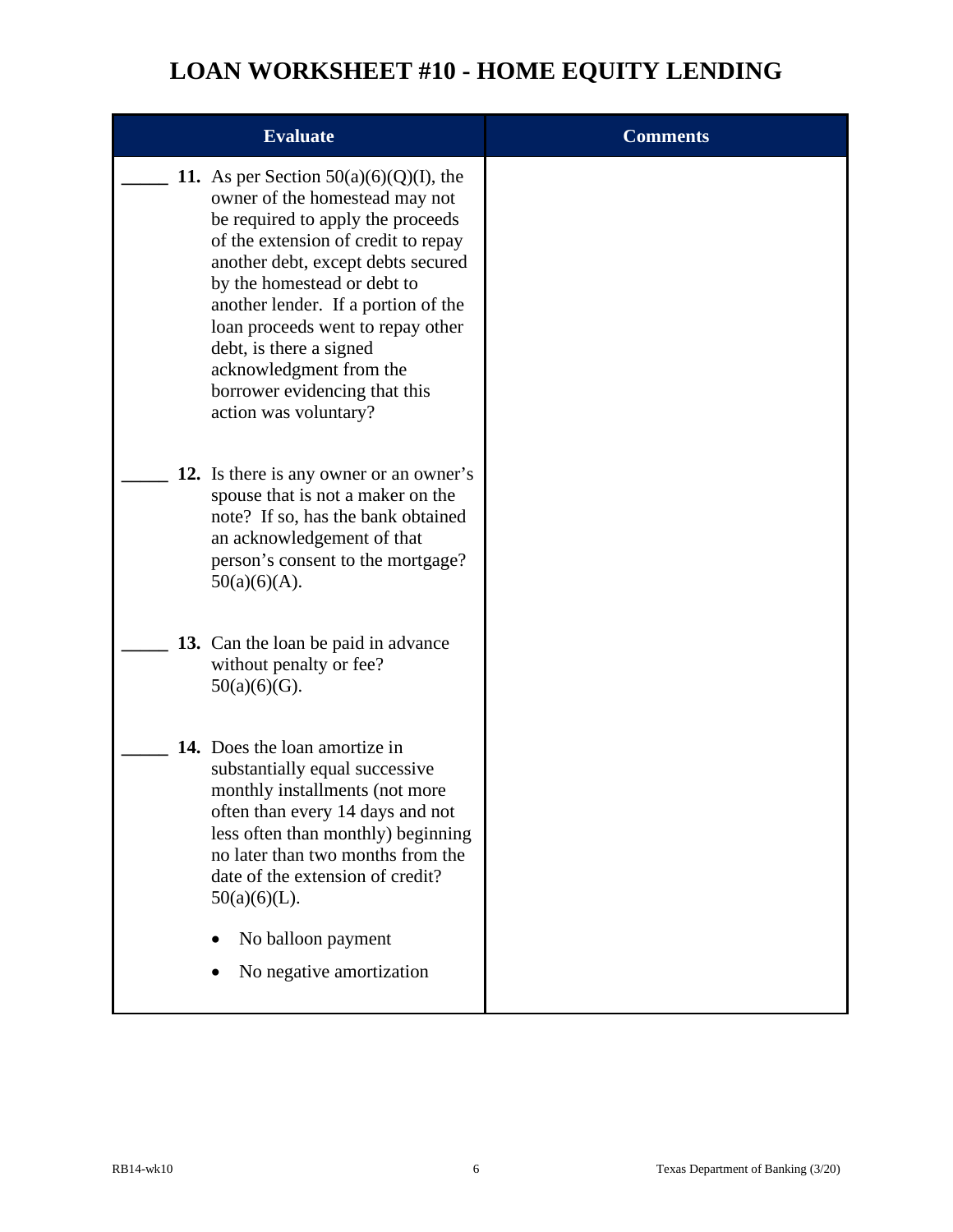|                          | <b>Evaluate</b>                                                                                                                                                                                                                                                                                                                   | <b>Comments</b> |
|--------------------------|-----------------------------------------------------------------------------------------------------------------------------------------------------------------------------------------------------------------------------------------------------------------------------------------------------------------------------------|-----------------|
|                          | 15. Is there evidence that the lender<br>provided the "notice" (the text of<br>the notice is in the constitutional<br>amendment) at least 12 days before<br>closing? $50(g)$ .                                                                                                                                                    |                 |
| 16.                      | Did the owner sign or execute any<br>documents evidencing a home<br>equity transaction that contains any<br>blanks (besides signature blocks)?<br>$50(a)(6)(Q)(iii)$ .                                                                                                                                                            |                 |
|                          | 17. Is there any evidence that the<br>lender did not provide the owner(s)<br>a copy of all documents evidencing<br>the home equity transaction at the<br>time the extension of credit was<br>made? $50(a)(6)(Q)(v)$ .                                                                                                             |                 |
| <b>Reverse Mortgages</b> |                                                                                                                                                                                                                                                                                                                                   |                 |
|                          | Does the bank offer reverse mortgage loans?<br>If yes, complete this section.                                                                                                                                                                                                                                                     |                 |
|                          | A reverse mortgage is an extension of credit<br>under which advances are provided to the<br>borrower based on the equity in the<br>borrower's homestead. The loan is not repaid<br>until all borrowers have died, the homestead is<br>sold, or vacated for longer than 12 months<br>without prior written approval of the lender. |                 |
|                          | Review a sample of loans to determine<br>compliance with the enabling constitutional<br>amendment, Article 16, Section 50.                                                                                                                                                                                                        |                 |
|                          | <b>1.</b> Is the borrower at least 62 years of<br>age? $50(k)(2)$ .                                                                                                                                                                                                                                                               |                 |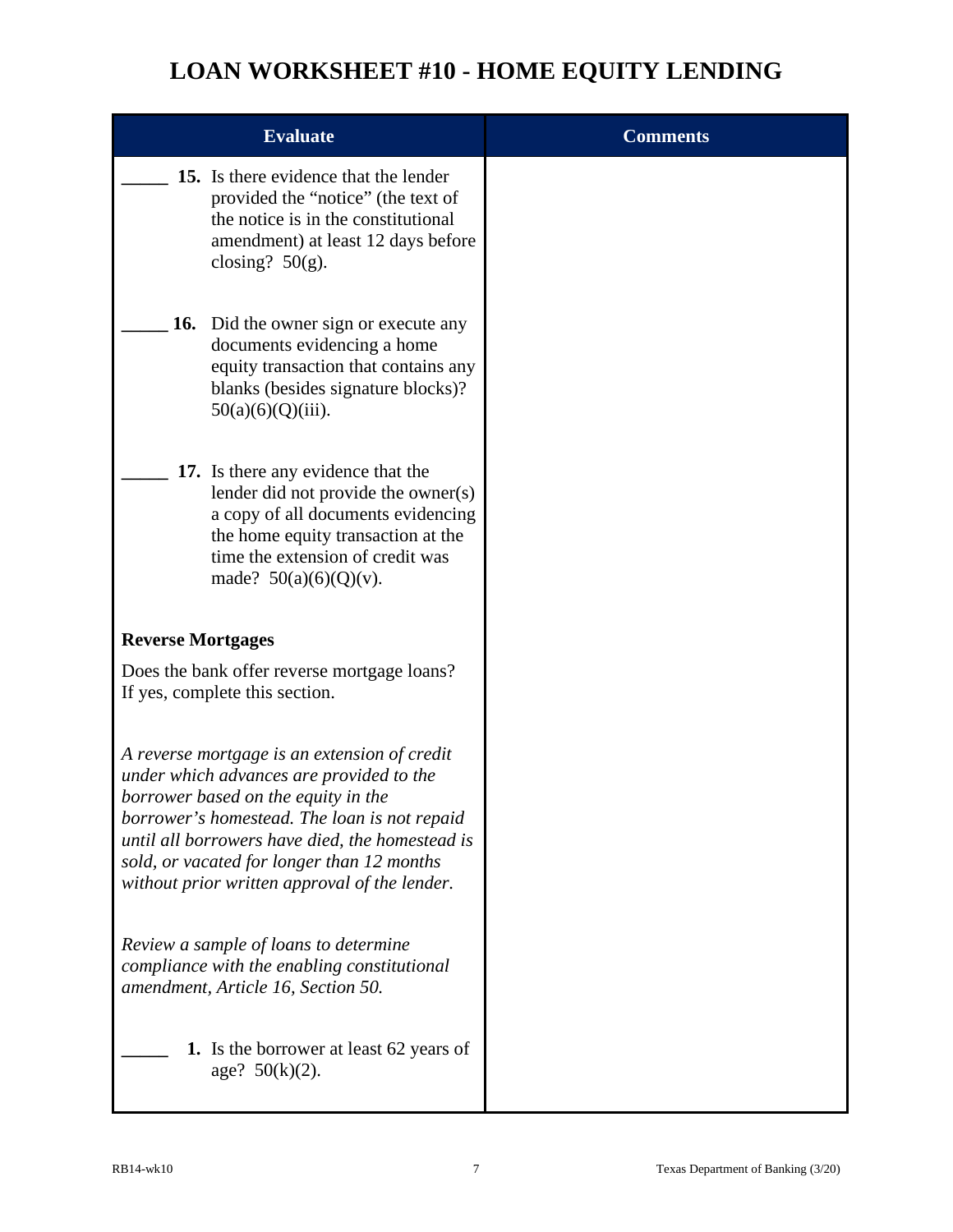| <b>Evaluate</b>                                                                                                                                                                        | <b>Comments</b> |
|----------------------------------------------------------------------------------------------------------------------------------------------------------------------------------------|-----------------|
| 2. Is the mortgage in writing and<br>appear to be voluntary? $50(k)(1)$ .                                                                                                              |                 |
| 3. Is there evidence that the borrower<br>received counseling regarding the<br>advisability and availability of<br>reverse mortgages and other<br>financial alternatives? $50(k)(8)$ . |                 |
| 4. Was the loan made without<br>recourse to the owner and owner's<br>spouse? $50(k)(3)$ .                                                                                              |                 |
| 5. Did the bank advance funds by a<br>method other than a credit card,<br>debit card, preprinted solicitation<br>check, or similar device? $50(v)(1)$ .                                |                 |
| Did the bank collect the loan fees<br>6.<br>at the inception of the loan? Fees<br>may not be charged in connection<br>with any advance. $50(v)(2)$ .                                   |                 |
| 7. If the loan is fully funded:                                                                                                                                                        |                 |
| What is the projected time<br>frame for repayment?                                                                                                                                     |                 |
| Is it still accruing interest?                                                                                                                                                         |                 |
| Does the collateral value cover<br>both interest and outstanding<br>principal?                                                                                                         |                 |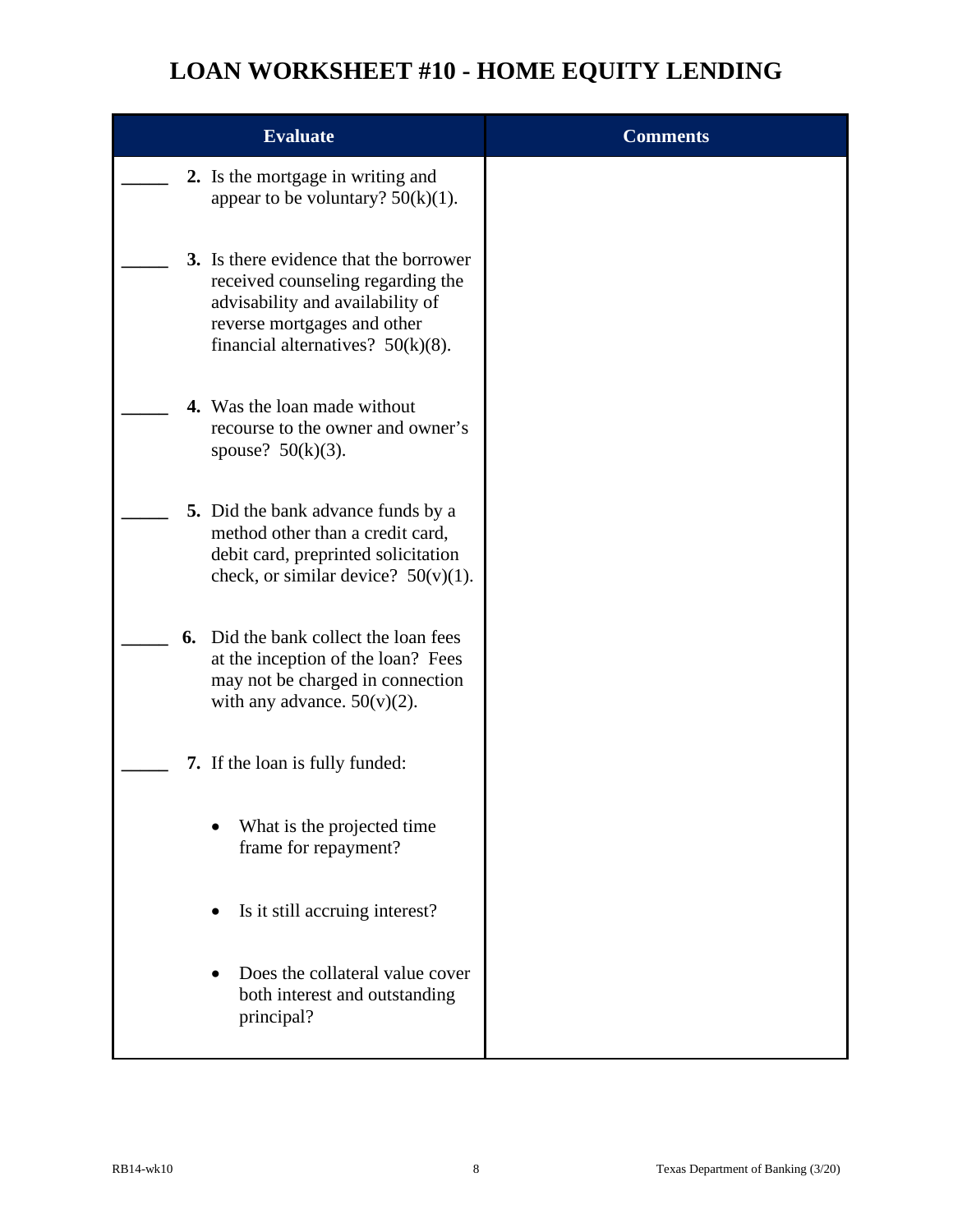| <b>Evaluate</b>                                                                                                                                            | <b>Comments</b> |
|------------------------------------------------------------------------------------------------------------------------------------------------------------|-----------------|
| <b>Home Improvement Loans</b>                                                                                                                              |                 |
| Does the bank offer home improvement loans?<br>If yes, complete this section.                                                                              |                 |
| Although these loans do not have to meet all<br>the foregoing criteria for home equity or<br>reverse mortgage loans, the following<br>provisions do apply. |                 |
| Review a sample of loans to determine<br>compliance with the enabling constitutional<br>amendment, Article 16, Section 50.                                 |                 |
| 1. Did the bank wait at least five<br>calendar days after the application<br>was received before closing the<br>loan? $50(a)(5)(B)$ .                      |                 |
| 2. Did the bank wait three days after<br>closing to fund the loan?<br>$50(a)(5)(C)$ .                                                                      |                 |
| 3. Was the closing held at the bank?<br>Law office? Title company? The<br>closing cannot be held anywhere<br>other than the above. $50(a)(5)(D)$ .         |                 |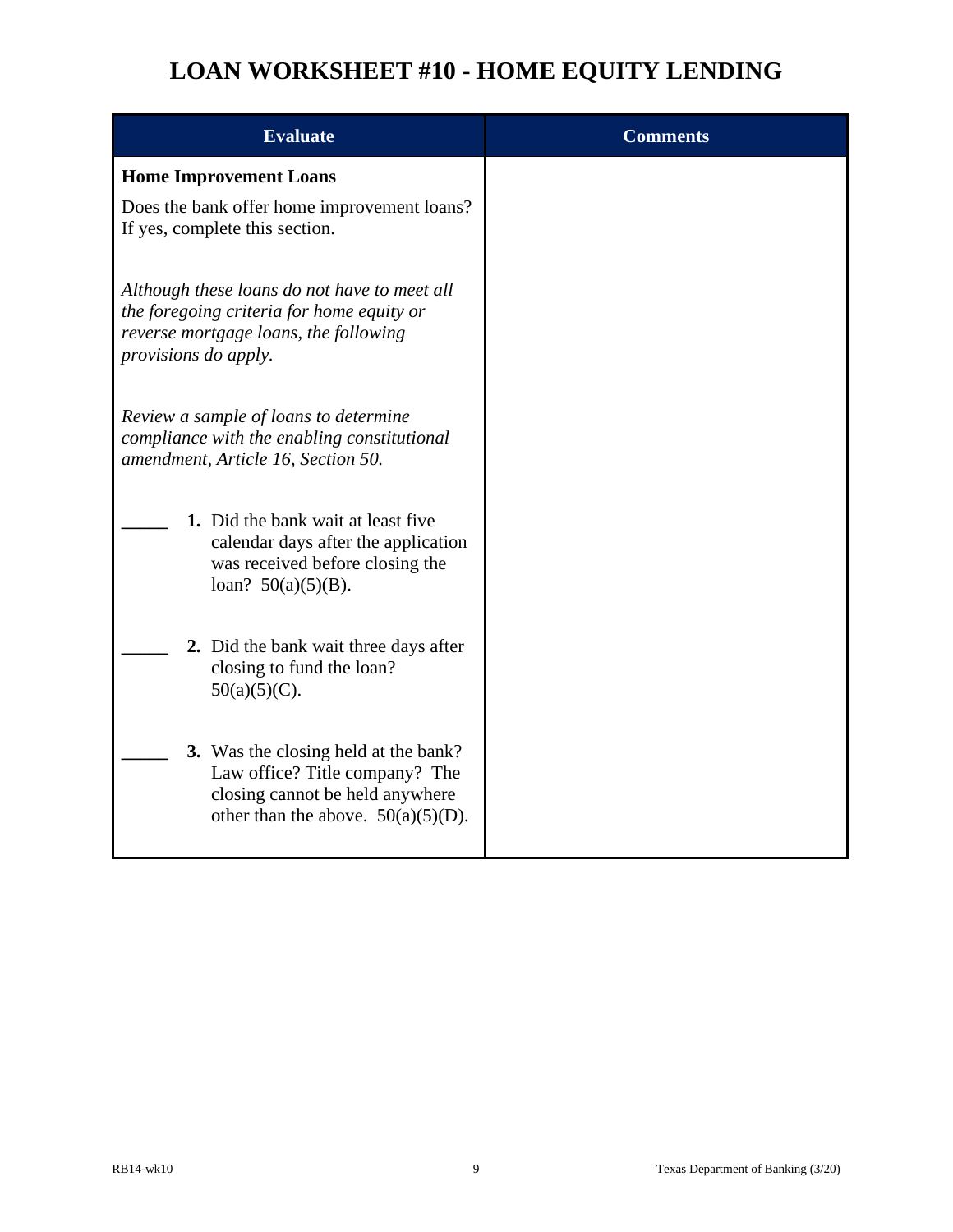| <b>Evaluate</b>                                                                                                                                                                                                                                                                                     | <b>Comments</b> |
|-----------------------------------------------------------------------------------------------------------------------------------------------------------------------------------------------------------------------------------------------------------------------------------------------------|-----------------|
| <b>Lines of Credit</b>                                                                                                                                                                                                                                                                              |                 |
| Does the bank offer home equity lines of credit<br>(HELOC)? If yes, complete this section.                                                                                                                                                                                                          |                 |
| The constitutional amendment passed on<br>September 13, 2003, allows banks to offer<br>home equity lines of credit. But, it imposes<br>several restrictions. In addition to the other<br>restrictions imposed on typical home equity<br>loans, examiners should review the following<br>provisions. |                 |
| Review a sample of loans to determine<br>compliance with the enabling constitutional<br>amendment, Article 16, Section 50.                                                                                                                                                                          |                 |
| 1. Are advances in increments of not<br>less than \$4,000? $50(t)(2)$ .                                                                                                                                                                                                                             |                 |
| 2. Did the bank advance funds by a<br>method other than a credit card,<br>debit card, preprinted solicitation<br>check, or similar device? $50(t)(3)$ .                                                                                                                                             |                 |
| 3. Did the bank collect the loan fees<br>at the inception of the loan? Fees<br>may not be charged in connection<br>with any advance. $50(t)(4)$ .                                                                                                                                                   |                 |
| 4. Does the loan require payments not<br>more often than every 14 days and<br>not less often than monthly,<br>beginning not later than two<br>months after the extension of credit<br>is established? Repayment is not<br>required until two months after the<br>initial advance. $50(t)(8)$ .      |                 |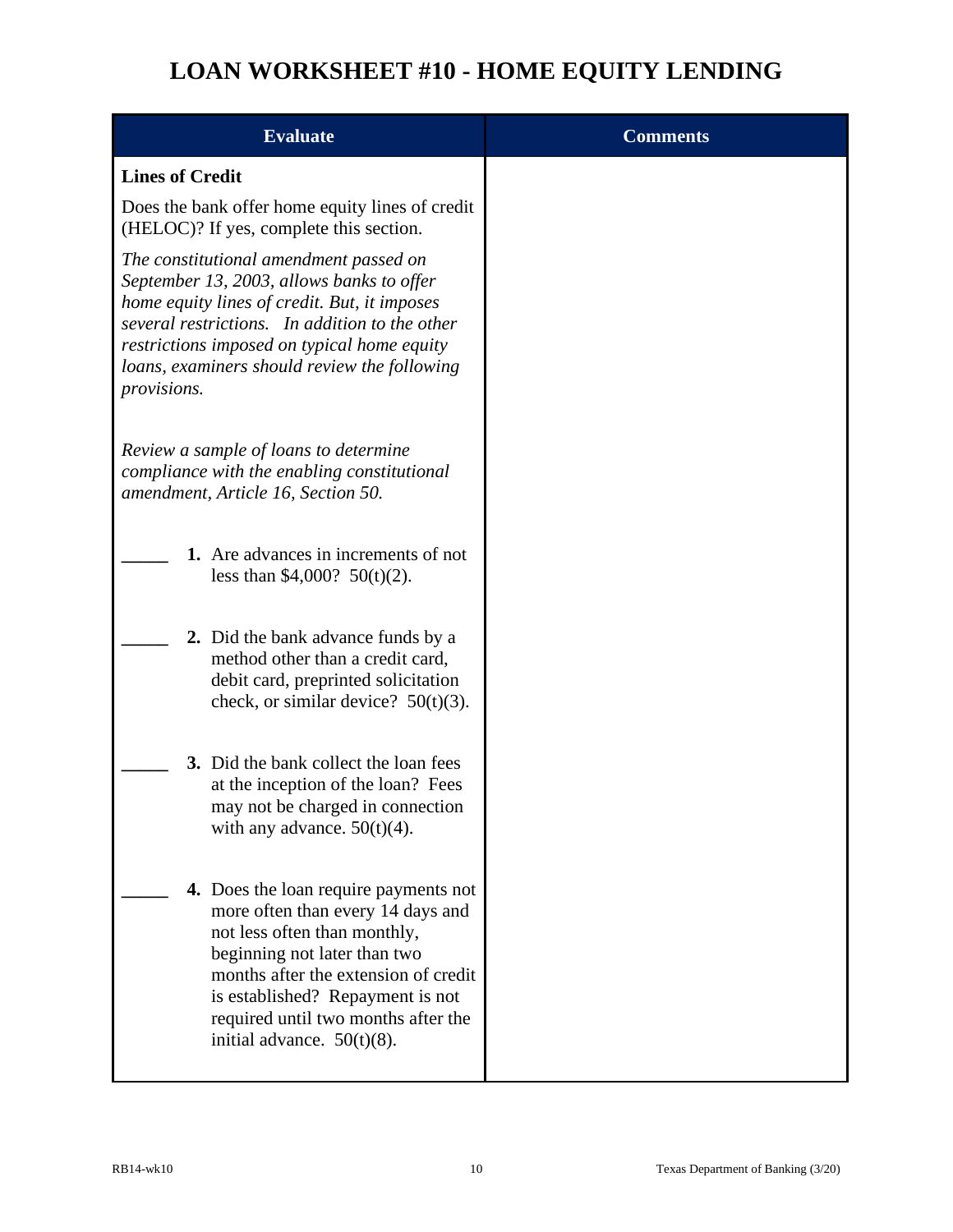| <b>Evaluate</b>                                                                                                                                                                                                                                                                                    | <b>Comments</b> |
|----------------------------------------------------------------------------------------------------------------------------------------------------------------------------------------------------------------------------------------------------------------------------------------------------|-----------------|
| <b>5.</b> Does the bank ensure that no<br>additional debits or advances are<br>made if the total principal amount<br>outstanding exceeds an amount<br>equal to 80 percent of the fair<br>market value of the homestead as<br>determined on the date the<br>account is established?<br>50(a)(6)(B)? |                 |
| <b>Refinance Home Equity Loan to</b><br><b>Conventional Loan</b>                                                                                                                                                                                                                                   |                 |
| Per constitutional amendment approved on<br>November 7, 2017, banks can refinance a<br>seasoned home equity loan into a non-home<br>equity/conventional loan. Refer to Article 16,<br>Section 50 (f) and $(f-1)$                                                                                   |                 |
| Did the refinanced loan close after<br>1.<br>the first anniversary since the<br>home equity loan was closed?<br>50(f)(2)(A)                                                                                                                                                                        |                 |
| Does the bank ensure that the<br>2.<br>refinanced extension of credit does<br>not include the advance of any<br>additional funds other than<br>relevant closing costs to refinance<br>a debt? $50(f)(2)(B)(ii)$                                                                                    |                 |
| Does the bank ensure that the new<br>3.<br>principle amount does not exceed<br>80% of the property's fair market<br>value? $50(a)(6)(B)$                                                                                                                                                           |                 |